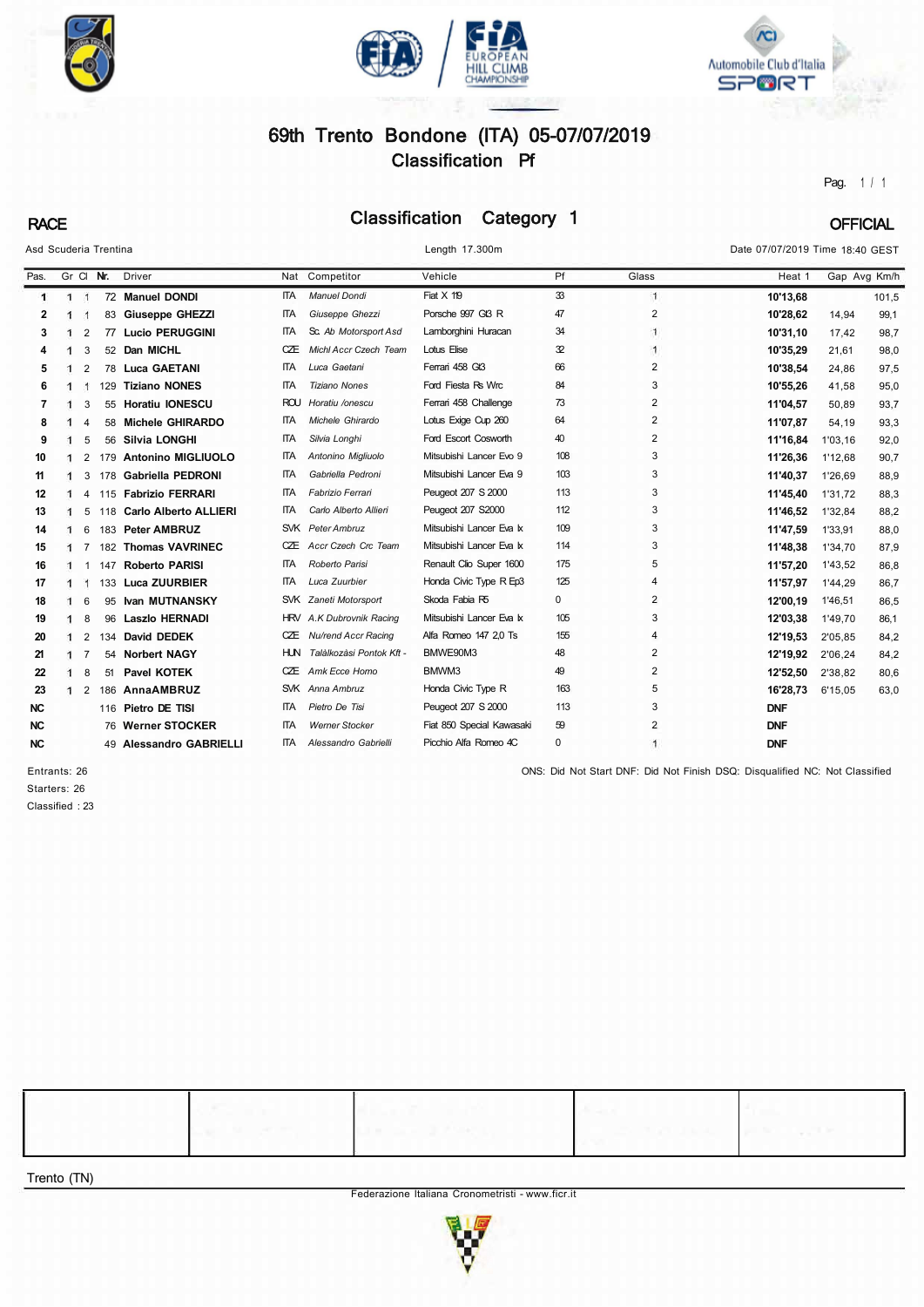





#### **69th Trento Bondone (ITA) 05-07/07/2019 Classification Pf**

Pag. 1 / 2

#### **Classification Category 1 - Class**

RACE

Length 17.300m

**OFFICIAL** 

Asd Scuderia Trentina

Date 07/07/2019 Time 18:40 GEST

## **Pf CLASS 1 (Pf 1 - 39)**

| Pos.        | Nr. | <b>Driver</b>           | Nat            | Competitor            | Vehicle               | Pf | Glass | Heat 1                                                                      |       | Gap Avg Km/h |
|-------------|-----|-------------------------|----------------|-----------------------|-----------------------|----|-------|-----------------------------------------------------------------------------|-------|--------------|
|             |     | 72 Manuel DONDI         | <b>ITA</b>     | Manuel Dondi          | Fiat $X$ 1/9          | 33 |       | 10'13.68                                                                    |       | 101,5        |
|             |     | 77 Lucio PERUGGINI      | <b>ITA</b>     | Sc. Ab Motorsport Asd | Lamborghini Huracan   | 34 |       | 10'31.10                                                                    | 17,42 | 98.7         |
|             |     | 52 Dan MICHL            | C.7F           | Michl Accr Czech Team | Lotus Elise           | 32 |       | 10'35.29                                                                    | 21.61 | 98,0         |
| <b>NC</b>   |     | 49 Alessandro GABRIELLI | <b>ITA</b>     | Alessandro Gabrielli  | Picchio Alfa Romeo 4C | 0  |       | <b>DNF</b>                                                                  |       |              |
| Entrants: 4 |     | Starters: 4             | Classified : 3 |                       |                       |    |       | ONS: Did Not Start DNF: Did Not Finish OSO: Disqualified NC: Not Classified |       |              |

## **Pf CLASS 2 (Pf 40 - 79)**

| Pos.        | Nr. | <b>Driver</b>       |              | Nat Competitor           | Vehicle                   | Pf          | Glass          | Heat 1                                                                      | Gap Avg Km/h |      |
|-------------|-----|---------------------|--------------|--------------------------|---------------------------|-------------|----------------|-----------------------------------------------------------------------------|--------------|------|
|             |     | 83 Giuseppe GHEZZI  | <b>ITA</b>   | Giuseppe Ghezzi          | Porsche 997 Gt3 R         | 47          | $\overline{2}$ | 10'28.62                                                                    |              | 99,1 |
|             |     | 78 Luca GAETAN!     | <b>ITA</b>   | Luca Gaetani             | Ferrari 458 Gt3           | 66          |                | 10'38.54                                                                    | 9,92         | 97,5 |
| 3           |     | 55 Horatiu IONESCU  | ROU          | Horatiu Ionescu          | Ferrari 458 Challenge     | 73          |                | 11'04.57                                                                    | 35,95        | 93,7 |
| 4           |     | 58 Michele GHIRARDO | <b>ITA</b>   | Michele Ghirardo         | Lotus Exige Cup 260       | 64          | $\overline{2}$ | 11'07.87                                                                    | 39,25        | 93,3 |
| 5           |     | 56 Silvio LONGHI    | <b>ITA</b>   | Silvia Longhi            | Ford Escort Cosworth      | 40          | $\overline{2}$ | 11'16,84                                                                    | 48,22        | 92,0 |
| 6           |     | 95 Ivan MUTNANSKY   |              | SVK Zaneti Motorsport    | Skoda Fabia R5            | $\mathbf 0$ | $\overline{2}$ | 12'00.19                                                                    | 1'31,57      | 86,5 |
|             |     | 54 Norbert NAGY     | HUN          | Talàlkozàsi Pontok Kft - | BMWE90M3                  | 48          | 2              | 12'19.92                                                                    | 1'51,30      | 84,2 |
| 8           | 51  | Pavel KOTEK         | CZE          | Amk Ecce Homo            | BMWM3                     | 49          | $\overline{2}$ | 12'52.50                                                                    | 2'23.88      | 80,6 |
| <b>NC</b>   |     | 76 Werner STOCKER   | <b>ITA</b>   | <b>Werner Stocker</b>    | Fiat 850 Special Kawasaki | 59          |                | <b>DNF</b>                                                                  |              |      |
| Entrants: 9 |     | Starters: 9         | Classified 8 |                          |                           |             |                | ONS: Did Not Start DNF: Did Not Finish OSO: Disqualified NC: Not Classified |              |      |

#### **Pf CLASS 3 (Pf 80 - 119)**

| Pos.         | Nr. | <b>Driver</b>             |               | Nat Competitor           | Vehicle                  | Pf  | Glass                                                                       | Heat 1     | Gap Avg Km/h |      |
|--------------|-----|---------------------------|---------------|--------------------------|--------------------------|-----|-----------------------------------------------------------------------------|------------|--------------|------|
|              | 129 | <b>Tiziano NONES</b>      | <b>ITA</b>    | Tiziano Nones            | Ford Fiesta Rs Wrc       | 84  | 3                                                                           | 10'55.26   |              | 95,0 |
| $\mathbf{2}$ | 179 | <b>Antonino MIGLIUOLO</b> | <b>ITA</b>    | Antonino Migliuolo       | Mitsubishi Lancer Evo 9  | 108 | 3                                                                           | 11'26.36   | 31.10        | 90,7 |
| 3            | 178 | Gabriella PEDRONI         | <b>ITA</b>    | Gabriella Pedroni        | Mitsubishi Lancer Evo 9  | 103 | 3                                                                           | 11'40.37   | 45,11        | 88,9 |
| 4            |     | 115 Fabrizio FERRARI      | <b>ITA</b>    | Fabrizio Ferrari         | Peugeot 207 S 2000       | 113 | 3                                                                           | 11'45.40   | 50.14        | 88,3 |
| 5            |     | 118 Carlo Alberto ALLIER! | ITA.          | Carlo Alberto Allieri    | Peugeot 207 S2000        | 112 | 3                                                                           | 11'46.52   | 51,26        | 88,2 |
| 6            |     | 183 Peter AMBRUZ          |               | SVK Peter Ambruz         | Mitsubishi Lancer Eva Ix | 109 | 3                                                                           | 11'47.59   | 52,33        | 88,0 |
|              |     | 182 Thomas VAVRINEC       | CZE           | Accr Czech Crc Team      | Mitsubishi Lancer Eva k  | 114 | 3                                                                           | 11'48.38   | 53,12        | 87,9 |
| 8            |     | 96 Laszlo HERNADI         |               | HRV A.K Dubrovnik Racing | Mitsubishi Lancer Eva k  | 105 | 3                                                                           | 12'03.38   | 1'08,12      | 86,1 |
| <b>NC</b>    |     | 116 Pietro DE TISI        | <b>ITA</b>    | Pietro De Tisi           | Peugeot 207 S 2000       | 113 | 3                                                                           | <b>DNF</b> |              |      |
| Entrants: 9  |     | Starters: 9               | Classified: 8 |                          |                          |     | ONS: Did Not Start DNF: Did Not Finish OSO: Disqualified NC: Not Classified |            |              |      |

**Pf CLASS 4 (Pf 120 - 159)** 

| Pos.        | Nr. | <b>Driver</b>     |               | Nat Competitor             | Vehicle                | Pf  | Glass                                                                       | Heat 1   | Gap Avg Km/h  |
|-------------|-----|-------------------|---------------|----------------------------|------------------------|-----|-----------------------------------------------------------------------------|----------|---------------|
|             |     | 133 Luca ZUURBIER | ITA           | Luca Zuurbier              | Honda Civic Type R Ep3 | 125 | $\overline{4}$                                                              | 11'57,97 | 86,7          |
| 2           |     | 134 David DEDEK   | CZE           | <b>Nutrend Accr Racing</b> | Alfa Romeo 147 2,0 Ts  | 155 | 4                                                                           | 12'19,53 | 84,2<br>21,56 |
| Entrants: 2 |     | Starters: 2       | Classified: 2 |                            |                        |     | ONS: Did Not Start DNF: Did Not Finish OSO: Disqualified NC: Not Classified |          |               |
|             |     |                   |               |                            |                        |     |                                                                             |          |               |